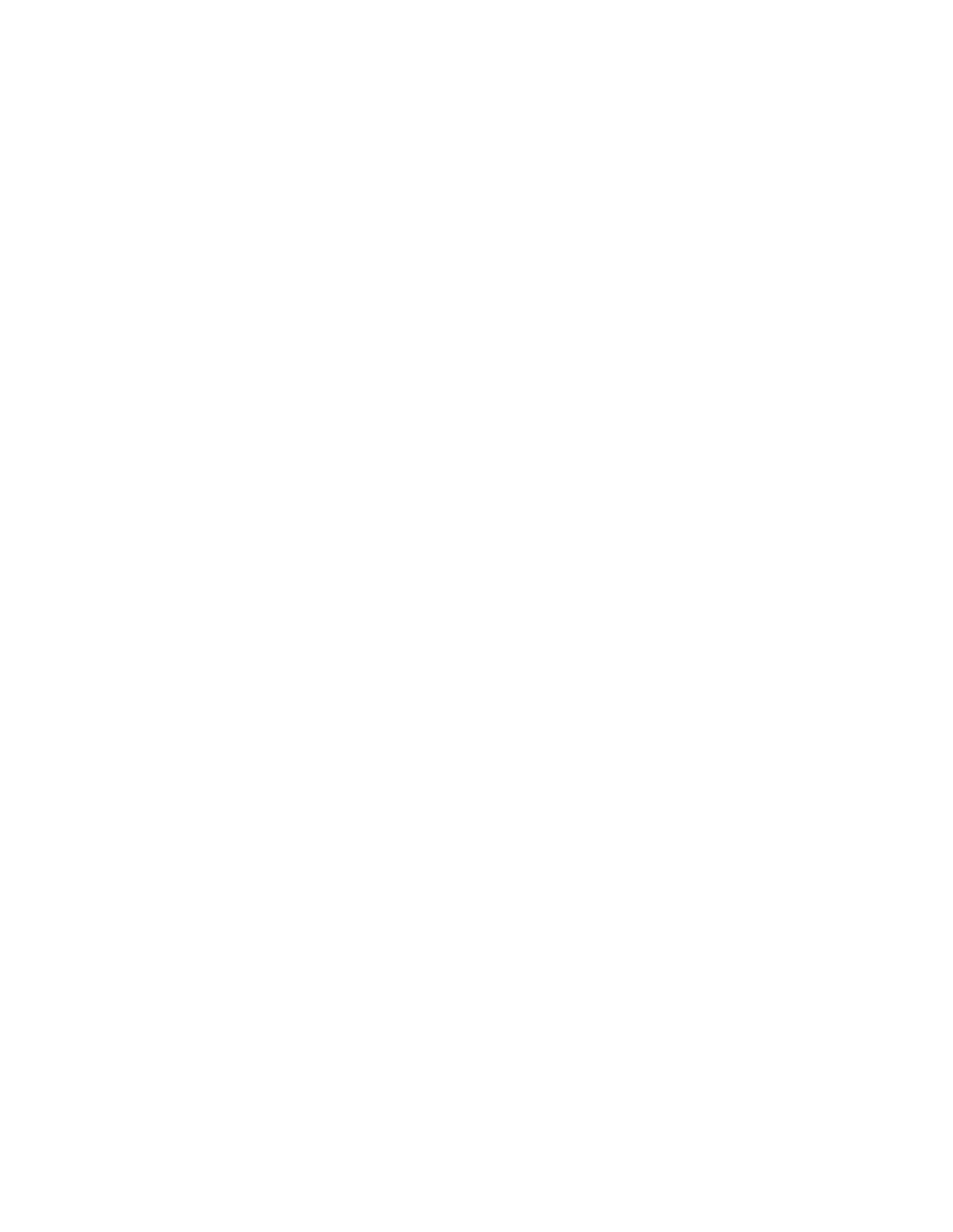### **KITE**, **Justice.**

[¶1] Robert E. Bromley was convicted by a jury of three felonies involving methamphetamine: delivery in violation of Wyo. Stat. Ann. § 35-7-1031(a)(i) (LexisNexis 2005); possession with intent to deliver also in violation of § 35-7-  $1031(a)(i)$ ; and possession in violation of § 35-7-1031(c)(ii). He appeals, claiming: 1) the district court erred in admitting uncharged misconduct evidence; 2) the district court gave the jury an erroneous limiting instruction concerning the uncharged misconduct evidence; 3) the State presented insufficient evidence to support conviction of possession with intent to deliver and possession; and, 4) the district court imposed an illegal sentence because the sentences for the latter two convictions should have merged. We find no error and affirm.

#### **ISSUES**

[¶2] Mr. Bromley presents the following issues for this Court's consideration:

### ISSUE I

Did the trial court err in admitting uncharged misconduct evidence?

### ISSUE II

Did the trial court give an erroneous limiting instruction to the jury regarding the uncharged misconduct evidence?

### ISSUE III

Does sufficient evidence exist in the record to support appellant's convictions for counts 2 and 3?

### ISSUE IV

Is appellant's sentence illegal because counts 2 and 3 should have merged for sentencing purposes?

The State re-phrases the issues presented as follows: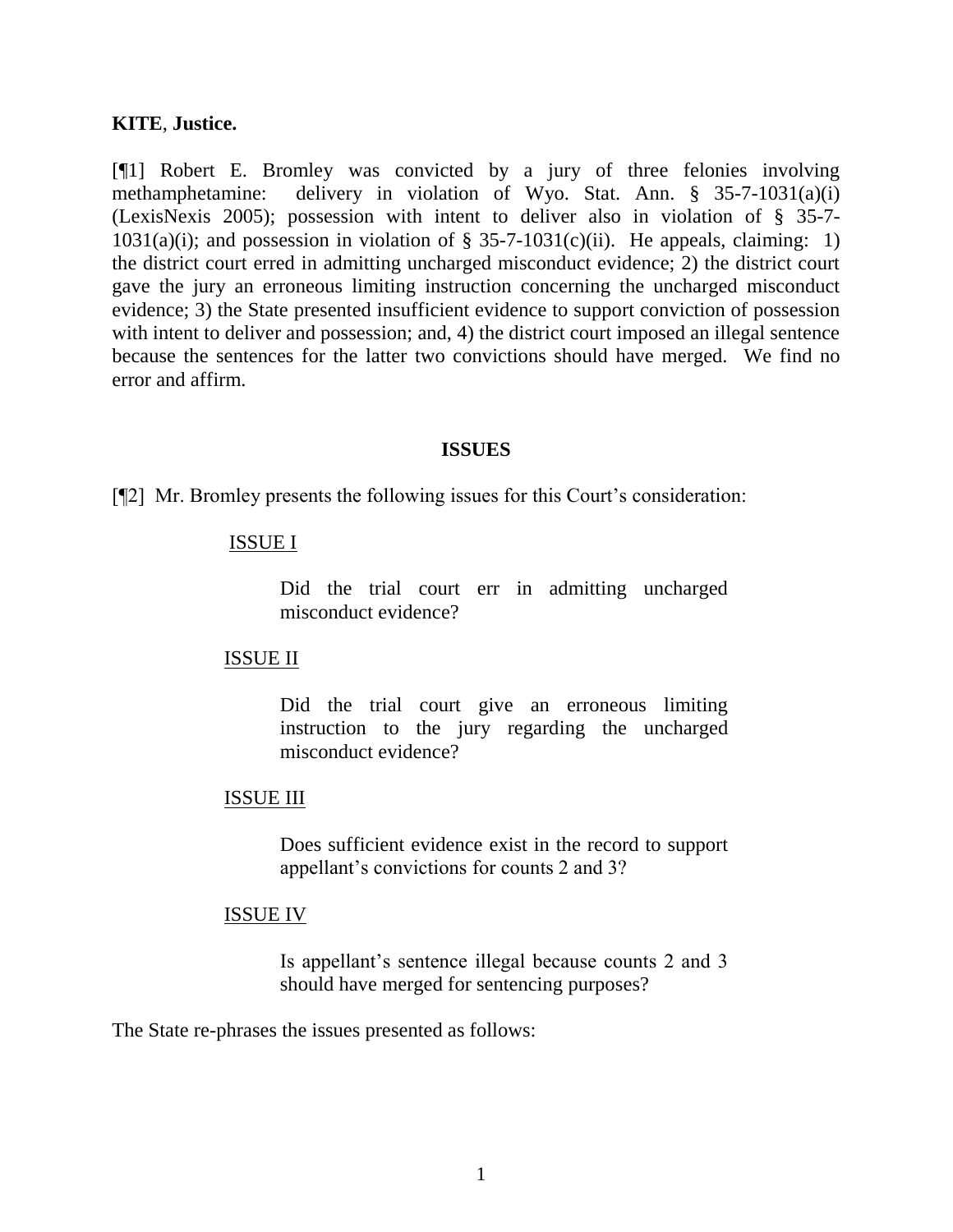- I. Did the district court abuse its discretion when it admitted the testimony of Ms. Huntley, Mr. DuFresne and Ms. Vigil?
- II. Did the district court commit plain error or abuse its discretion when it gave the limiting instruction proffered by appellant?
- III. Were appellant's convictions on counts II and III supported by sufficient evidence?
- IV. Did the district court commit plain error when it failed to merge appellant's possession and possession with intent to deliver convictions for sentencing purposes?

# **FACTS**

[¶3] In the early morning hours of June 10, 2004, a deputy from the Albany County Sheriff's Office responded to a call for help on Osprey Lane in Laramie, Wyoming. As the deputy approached the area, he observed someone waving a light along the road. He rolled down his window and heard a woman's voice screaming for help. He approached the woman and she identified herself as Sadie Huntley. She appeared to be under the influence of a controlled substance. The officer called for an ambulance to transport Ms. Huntley to Ivinson Memorial Hospital where she was treated for a possible overdose. At the hospital, blood tests were performed which showed methamphetamine in Ms. Huntley's system. Ms. Huntley told police she had purchased methamphetamine from Mr. Bromley the night before and smoked what she purchased at his residence that night and the following morning.

[¶4] The State filed a felony information alleging one count of delivery of a controlled substance against Mr. Bromley. The information alleged the facts concerning Ms. Huntley and also stated the Wyoming Division of Criminal Investigation (DCI) had received reports from three other individuals that Mr. Bromley had been selling methamphetamine from his home on Osprey Lane. The State obtained an arrest warrant and arrested Mr. Bromley. After the arrest, the State obtained a warrant to search Mr. Bromley's residence. DCI agents found packaged bags of methamphetamine, U.S. currency, scales and other drug paraphernalia inside Mr. Bromley's residence. They also found bags containing methamphetamine and paraphernalia secreted in several locations in the yard outside his residence. On the basis of the evidence found in the search, the State filed an amended information alleging the additional counts of possession and possession with intent to deliver.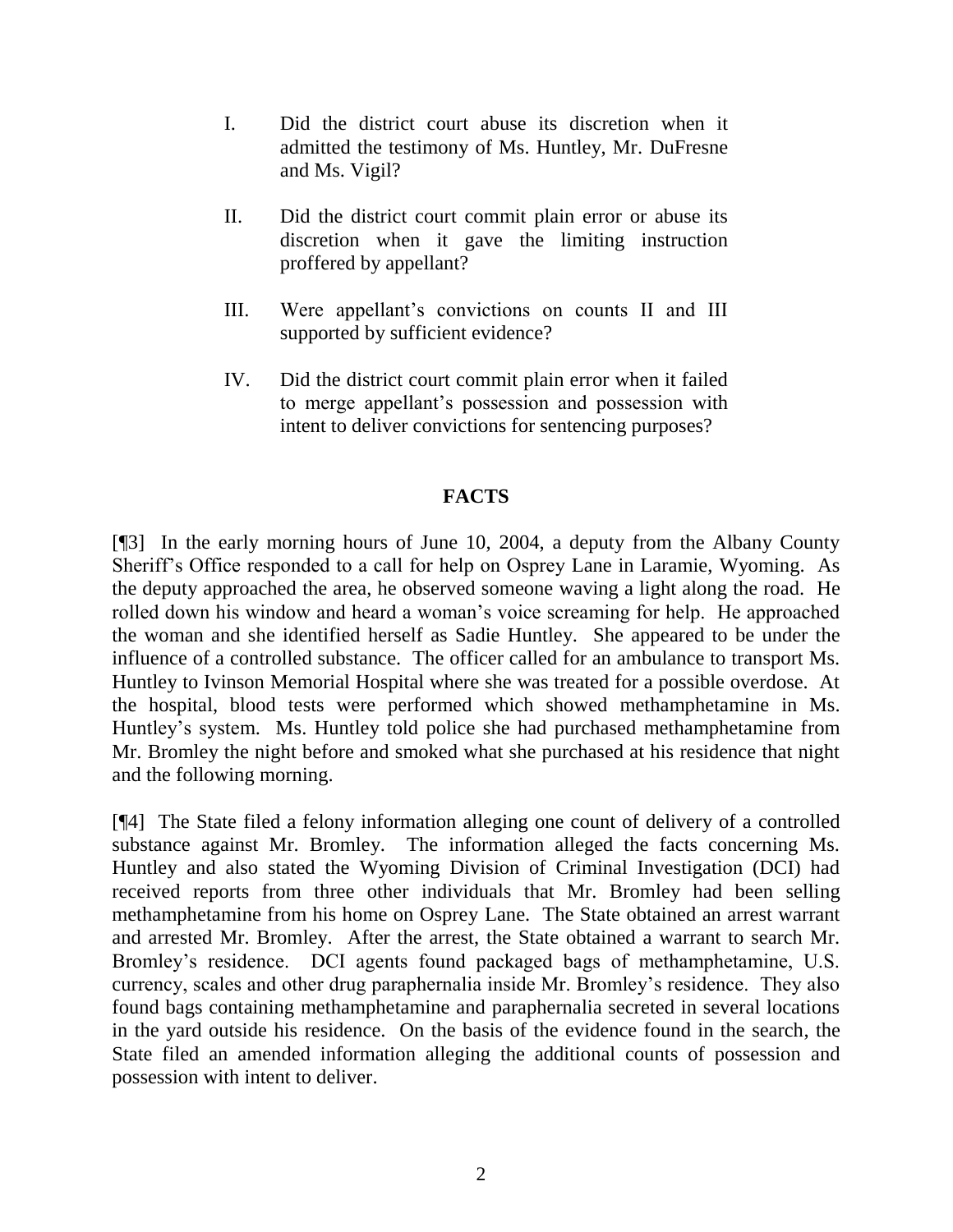[¶5] Prior to trial, defense counsel filed a motion to exclude evidence of prior bad acts. The defense sought an order prohibiting the admission of: 1) Ms. Huntley's testimony concerning her history of purchasing methamphetamine from and using the drug with Mr. Bromley; 2) Vince DuFresne's testimony concerning admissions Mr. Bromley made to him in jail after his arrest; 3) a baggie containing marijuana and Mr. Bromley's fingerprint; and 4) evidence of Mr. Bromley's prior convictions involving controlled substances. After a hearing, the district court denied the motion except with respect to Mr. Bromley's prior convictions. The district court concluded Ms. Huntley's and Mr. DuFresne's testimony and the baggie and fingerprint were admissible under W.R.E. 404(b) to show identity, lack of mistake, knowledge, and a pattern of conduct. The district court also concluded the probative value of the evidence outweighed the potential for unfair prejudice. Addressing Mr. Bromley's prior convictions, however, the district court concluded the risk was too great that the jury might convict Mr. Bromley on the current charges based on evidence that he was convicted of similar offenses in the past and ruled the evidence was not admissible.

[¶6] Several days after the 404(b) hearing, the State notified the defense it would be calling Belle Moree Vigil to testify that she helped Mr. Bromley put drug paraphernalia into bags and take them outside into the backyard the night before his arrest; Mr. Bromley kept methamphetamine in a black fanny pack he wore around his neck; and after Mr. Bromley's arrest, she and others found methamphetamine not discovered by law enforcement at his residence. Defense counsel did not move for exclusion of Ms. Vigil's testimony prior to trial, but objected to its admission during trial. The district court overruled the objection based upon the mistaken belief it had considered the testimony and ruled it admissible at the 404(b) hearing.

[¶7] On March 25, 2005, after three days of trial, the jury returned a guilty verdict against Mr. Bromley on all three counts. Defense counsel stipulated to Mr. Bromley's prior controlled substance convictions for purposes of Wyo. Stat. Ann. § 35-7-1038 (LexisNexis 2005), which allows imprisonment of a person convicted of a second or subsequent controlled substances offense for a term up to twice the term otherwise authorized. The district court sentenced Mr. Bromley to consecutive prison terms of thirty-five to forty years on the delivery and possession with intent to deliver convictions and another consecutive term of six to seven years for possession of methamphetamine.

# **DISCUSSION**

### *1. Admission of Uncharged Misconduct Evidence*

[¶8] Mr. Bromley contends the district court erred in admitting evidence of uncharged misconduct. We review claims of error concerning the improper admission of W.R.E.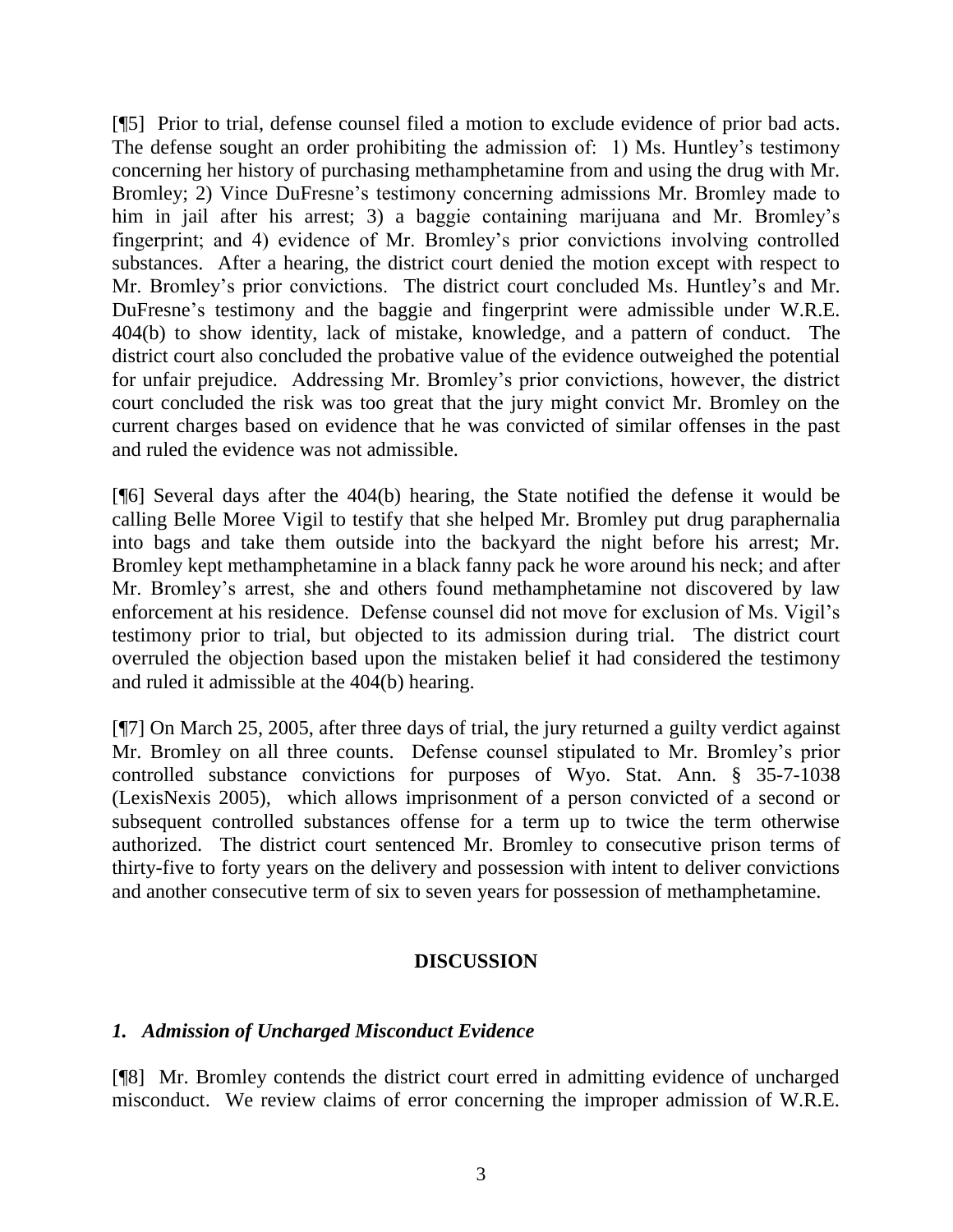404(b) evidence for abuse of discretion and will not reverse the trial court's decision absent a clear abuse. *Thomas v. State*, 2006 WY 34, ¶ 10, 131 P.3d 348, 352 (Wyo. 2006). A trial court abuses its discretion when it could not have reasonably concluded as it did. *Id*. In this context, "reasonably" means sound judgment exercised with regard to what is right under the circumstances and without being arbitrary or capricious. *Id*.

[¶9] W.R.E. 404(b) provides:

Evidence of other crimes, wrongs, or acts is not admissible to prove the character of a person in order to show that he acted in conformity therewith. It may, however, be admissible for other purposes, such as proof of motive, opportunity, intent, preparation, plan, knowledge, identity, or absence of mistake or accident.

Pursuant to this rule, evidence of uncharged misconduct is admissible to prove things other than character. *Gleason v. State*, 2002 WY 161, ¶ 17, 57 P.3d 337, 339-40 (Wyo. 2002). Evidence of specific instances of uncharged misconduct is admissible to prove consequential facts, such as intent, knowledge or identity. *Id*. The list contained in Rule 404(b) of purposes for which evidence of other crimes may be admissible is not exclusive. *Blakeman v. State*, 2004 WY 139, ¶ 32, 100 P.3d 1229, 1237 (Wyo. 2004). We have recognized, for example, that course of conduct evidence involving uncharged misconduct is admissible if it forms part of the history of the event or serves to enhance the natural development of the facts. *Id*. Uncharged misconduct evidence is not admissible, however, if its only purpose is to show a defendant has a disposition to commit crimes. *Id*.

[¶10] Mr. Bromley's claim that Rule 404(b) was violated is two-pronged. First, he claims the rule was violated by the admission of the evidence considered at the 404(b) hearing. Second, he claims the rule was violated by the admission of Ms. Vigil's testimony which was not identified by the State until after the 404(b) hearing. We address these contentions separately.

# *a. Evidence Considered Prior to Trial*

[¶11] Prior to trial, in its traverse to Mr. Bromley's motion to exclude Rule 404(b) evidence, the State informed the district court and the defense that it intended to call Ms. Huntley to testify that she purchased a gram of methamphetamine from Mr. Bromley in January 2004 to smoke at his house; she purchased methamphetamine from him on approximately fifteen other occasions between January and June 9, 2004; on approximately eight occasions, she accompanied Mr. Bromley to Colorado to meet with his source for methamphetamine; and on the day of the charged delivery Mr. Bromley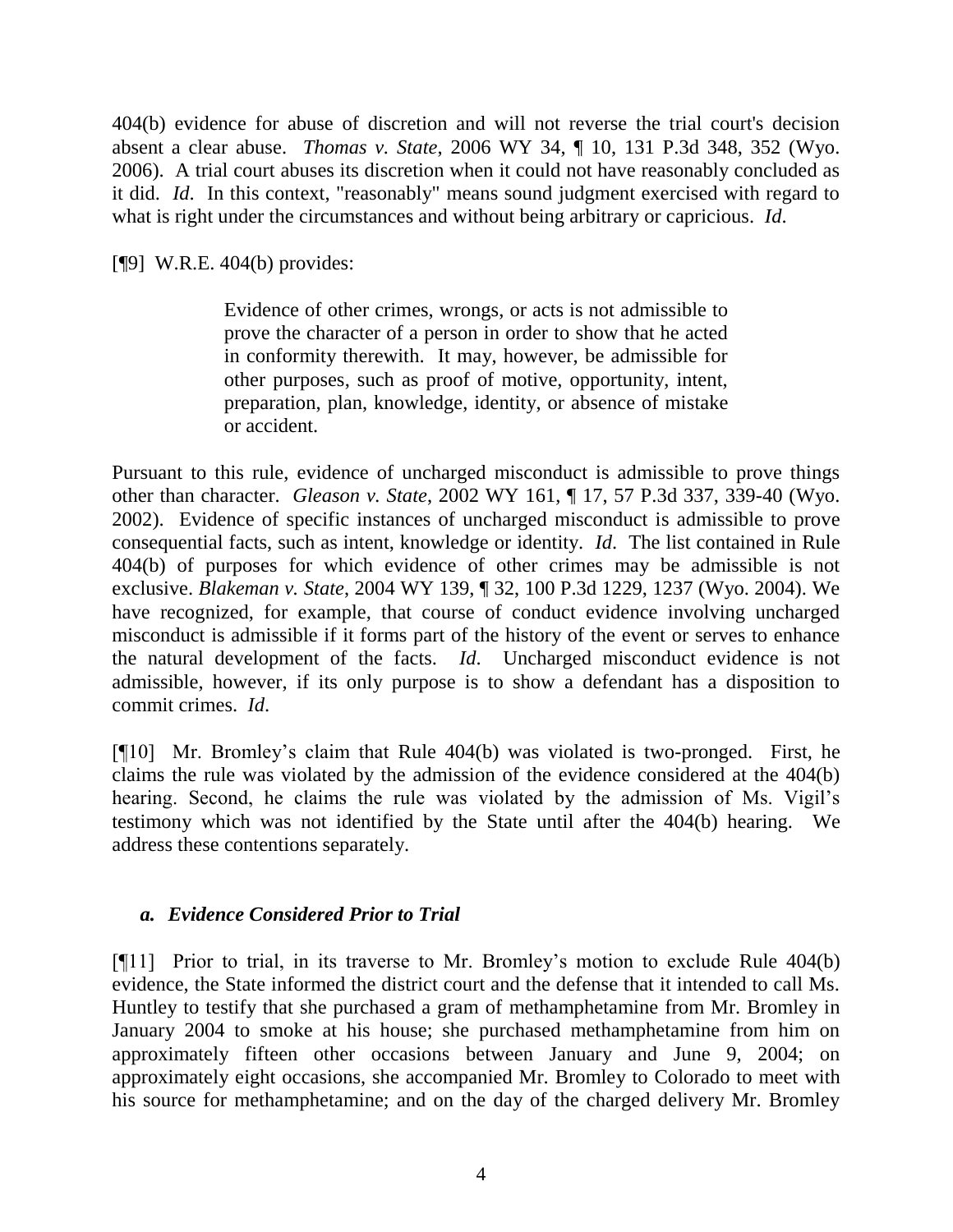threatened to kill her father and children if she was a "snitch." The State argued this testimony was admissible under Rule 404(b) because it tended to show Mr. Bromley's intent in possessing the methamphetamine found in his home was to deliver it to others; his knowledge of the controlled substance; and the absence of mistake.

[¶12] The State also advised that it intended to call Mr. DuFresne to testify that, while he was sharing a cell with Mr. Bromley after his arrest, Mr. Bromley admitted he was a methamphetamine dealer, said he was careful and had gotten away with it for a long time, and bragged that he made \$12,000 per month selling methamphetamine. The State argued Mr. DuFresne's testimony was admissible under Rule 404(b) for the same purposes as Ms. Huntley's testimony.

[¶13] The State also gave notice of its intent to introduce baggies containing misdemeanor amounts of marijuana that were found at Mr. Bromley's residence inside packages containing methamphetamine. Mr. Bromley's fingerprint was found on one of the baggies containing marijuana. The State argued the evidence was admissible because it identified Mr. Bromley as being directly involved with the controlled substances found at his residence.

[¶14] At the motion hearing, after hearing arguments of counsel, the district court denied Mr. Bromley's motion to exclude the baggie and Ms. Huntley's and Mr. DuFresne's testimony. In its oral ruling, the district court stated:

> Using the factors set forth by the Supreme Court in *Gleason*, including those set forth in the numbered paragraphs on page 10, the Court's going to allow the State's evidence regarding the testimony of Sadie Huntley.

> . . . for purposes of 404(b), I will [also] admit the testimony of Mr. DuFresne.

\* \* \* \*

The Court will allow the admission of the defendant's fingerprint on the baggie of marijuana. Certainly, this evidence is prejudicial against Mr. Bromley[;] as \* \* \* in any criminal case, most of the evidence the State intends to use is prejudicial against the criminal defendant. That does not mean it is improper evidence.

The Court is convinced that the identity and lack of mistake purpose set forth by the State does, in fact, justify introduction of this evidence in the case of Ms. Huntley, as does a full explanation for the jury's benefit of [the] relationship of the parties.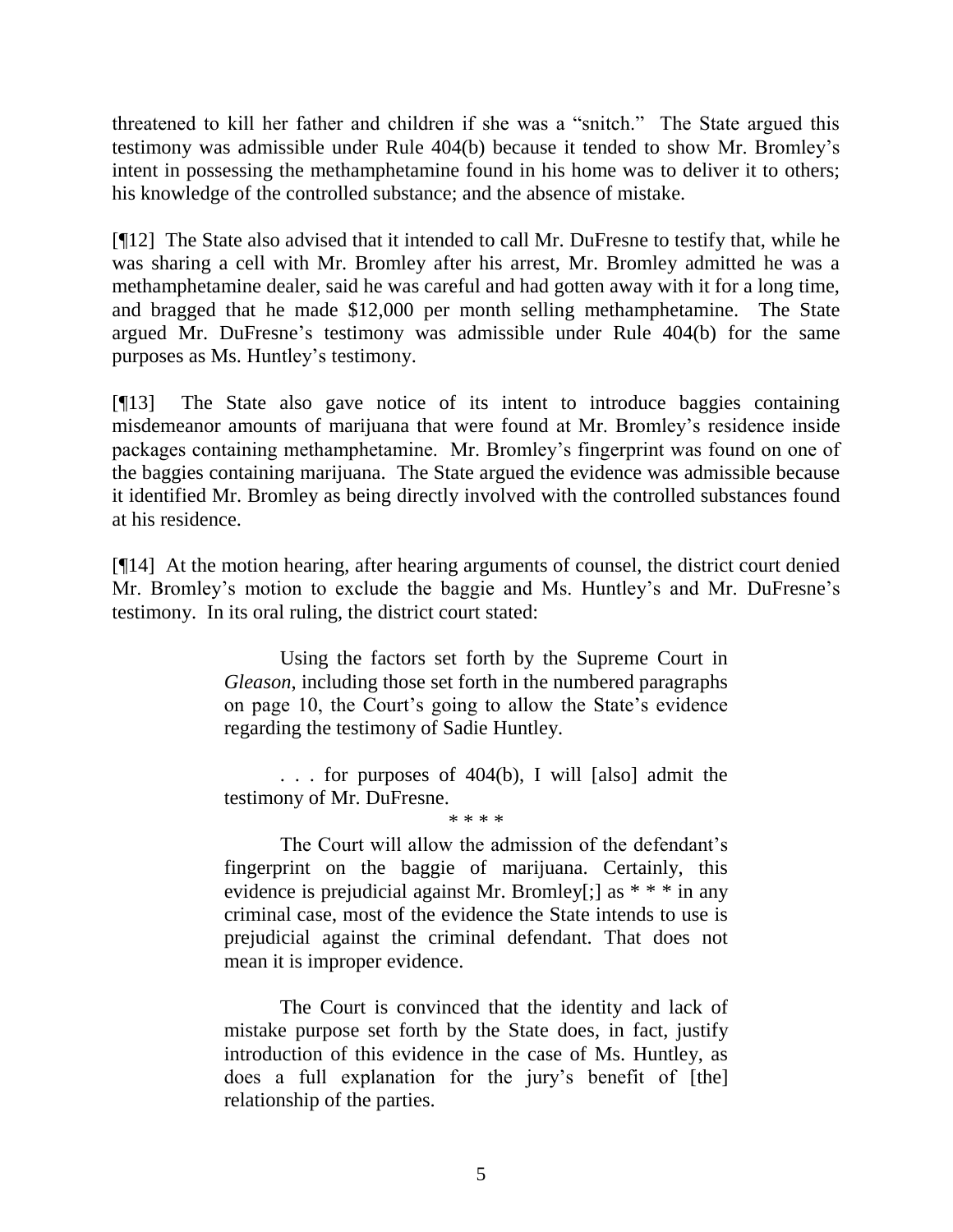\* \* \* \*

Certainly, as to all these issues, the pattern of conduct and lack of mistake issues are intertwined. These things don't occur in a vacuum, and we can't expect the jury to make its decision in a vacuum, either without knowing most of the facts that appropriately go to the jury.

In its written order on the motion, the district court stated:

As the Court orally ruled on March 15, 2005, after applying the test set forth in *Gleason v. State*, 2002 WY 161, 57 P.3d 332, this Court will permit the State to present the testimony of Ms. Huntley and Mr. DuFresne as well as the evidence of the marijuana baggies containing Defendant's fingerprints, as that information goes to show "identity" with respect to the charged crimes. Additionally, that evidence demonstrates a "lack of mistake" that justifies its introduction into evidence pursuant to *Gleason* and W.R.E. 404(b). And, while the testimony, no doubt, is prejudicial to defendant, the Court does not find its prejudicial nature outweighs its probative value.

[¶15] At trial, Ms. Huntley testified that she had known Mr. Bromley for eight years and obtained methamphetamine from him beginning in 2003; after 2003, she purchased methamphetamine from him at his house regularly until his arrest in June 2004; sometimes she drove Mr. Bromley to purchase methamphetamine from his source; and she used methamphetamine with Mr. Bromley frequently at his home on Osprey Lane. The State also called Mr. DuFresne who testified Mr. Bromley admitted he was a drug dealer, bragged that he had been dealing forever, and said DCI failed to discover money and methamphetamine at his residence after his arrest. The State also introduced as an exhibit a baggie containing marijuana found inside a package containing methamphetamine during the search of Mr. Bromley's yard. A fingerprint inside the baggie was identified as Mr. Bromley's.

[¶16] On appeal, the thrust of Mr. Bromley's claim of error is that the district court failed to follow the mandatory procedures for determining admissibility of uncharged misconduct evidence set forth in *Gleason*, ¶ 18, 57 P.3d at 340. Under *Gleason*: 1) the evidence must be offered for a proper purpose; 2) the evidence must be relevant; 3) the probative value of the evidence must not be substantially outweighed by its potential for unfair prejudice; and 4) upon request, the trial court must instruct the jury that the similar acts evidence is to be considered only for the purpose for which it was admitted. *Id*.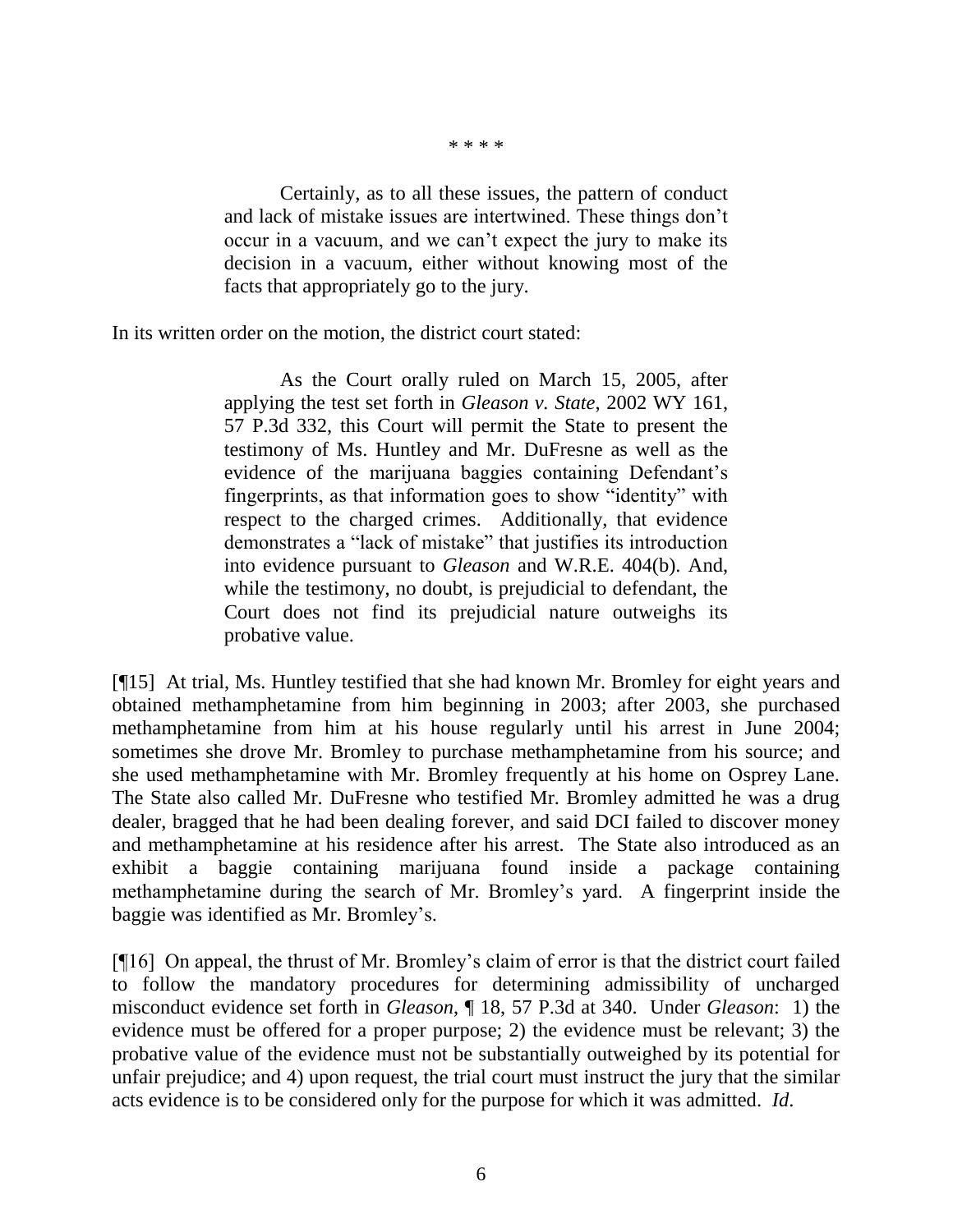[¶17] Mr. Bromley also argues the district court did not comply with *Gleason* because there is no indication it considered the questions this Court said trial courts must consider in determining the probative value of evidence offered under Rule 404(b):

- 1. How clear is it that the defendant committed the prior bad act?
- 2. Does the defendant dispute the issue on which the state is offering the prior bad acts evidence?
- 3. Is other evidence available?
- 4. Is the evidence unnecessarily cumulative?
- 5. How much time has elapsed between the charged crime and the prior bad act?

*Gleason*, ¶ 27, 57 P.3d at 342. Mr. Bromley further asserts the district court did not comply with *Gleason* because it did not consider the following factors:

- 1. The reprehensible nature of the prior bad act.
- 2. The sympathetic character of the alleged victim of the prior bad act.
- 3. The similarity between the charged crime and the prior bad act.
- 4. The comparative enormity of the charged crime and the prior bad act.
- 5. The comparable relevance of the prior bad act to the proper and forbidden inferences.
- 6. Whether the prior act resulted in a conviction.

*Id*. In *Gleason*, we said:

In future cases involving the admissibility of evidence under W.R.E. 404(b), the record shall reflect the trial court's identification of the purpose or purposes for admission of the evidence, the findings and conclusions establishing relevance and probative value, and the factors considered in balancing probative value against the potential for unfair prejudice. The "shotgun approach" of listing every conceivable purpose for admissibility, followed by a bald statement that probative value outweighs prejudicial effect will no longer be sufficient. While the trial court need not make an express finding on every factor . . . , the record must contain sufficient findings to support the trial court's conclusions*.*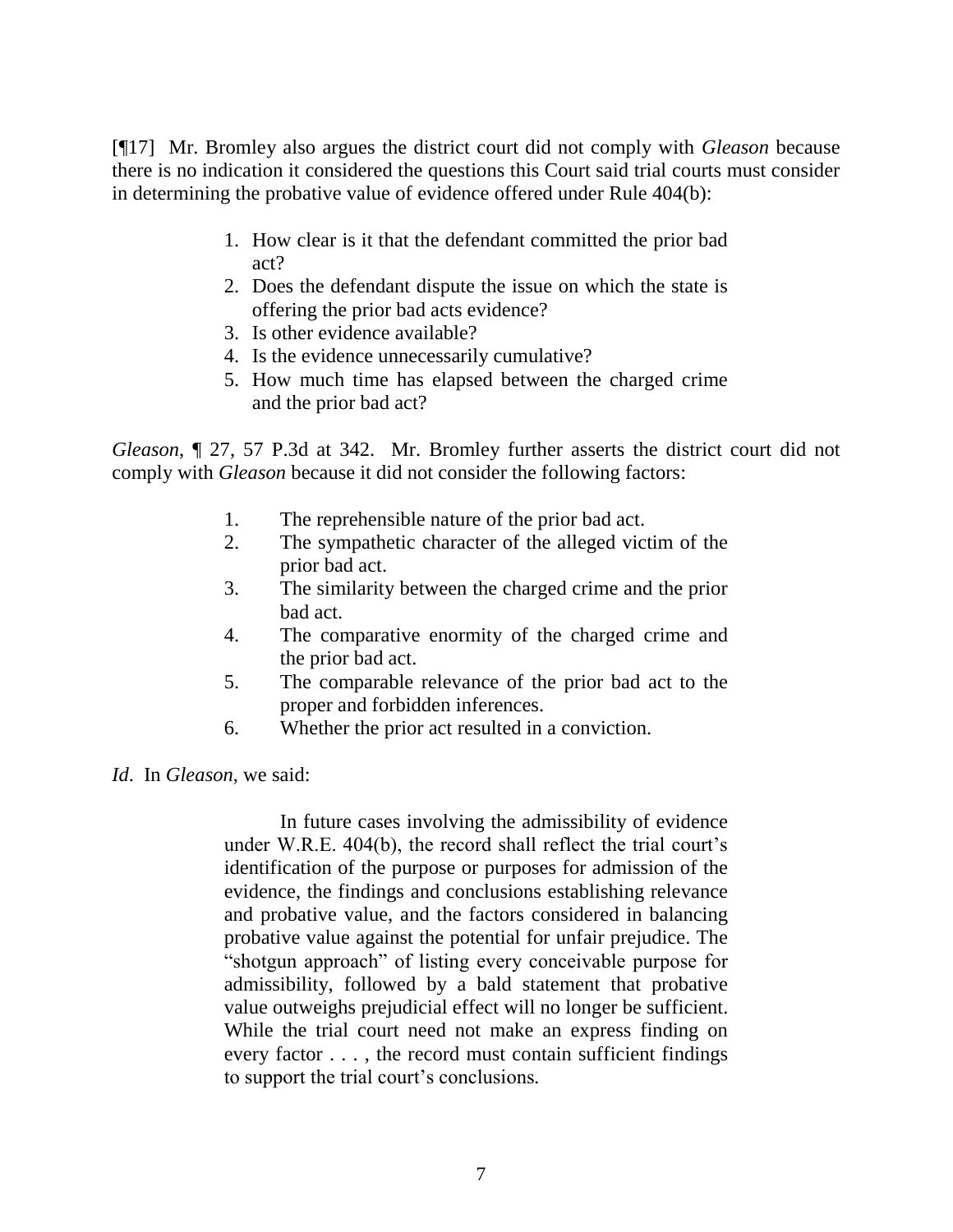## *Gleason*, ¶ 30, 57 P.3d at 343.

[¶18] The district court's findings concerning the Rule 404(b) evidence in the present case do not reflect consideration of all of the factors identified in *Gleason*. The findings, for example, do not clearly identify the factors the district court considered in balancing the probative value of the evidence against the potential for unfair prejudice. The findings also do not reflect whether the district court considered the similarity between the charged crime and the prior misconduct. The findings also do not reflect whether the district court considered "the extent to which the evidence distracts the jury from the central question whether the defendant committed the charged crime." *Gleason*, ¶ 27, 57 P.3d at 342. The findings are not of the sort this Court described in *Gleason* as aiding appellate review.

[¶19] Additionally, the purposes the district court identified for admitting the evidence, i.e., proof of identity and absence of mistake, are less precise than *Gleason* instructed. The uncharged misconduct evidence at issue seems more suggestive of a "plan" to possess methamphetamine with an intent to deliver or "knowledge" concerning the use and delivery of methamphetamine. The evidence does not suggest an "absence of mistake or accident," particularly since Mr. Bromley claimed he did not possess the methamphetamine, by mistake or otherwise. The evidence also was not of the sort typically admitted to show "identity" because the prior acts were not peculiar or unique enough to show a personal "signature." *Suliber v. State*, 866 P.2d 85, 88 (Wyo. 1993). However, the district court's failure to define its ruling as precisely as *Gleason* instructed does not rise to the level of an abuse of discretion. It is clear from the record that the evidence was not admitted to prove Mr. Bromley's character in order to show action in conformity therewith. Therefore, admission of the evidence did not violate Rule 404(b).

[¶20] In addition to being properly admitted to show a plan or knowledge, the evidence was, as the district court stated, admissible and relevant to show a course of conduct. Although the district court did not use the words "relevant" or "relevancy", it emphasized the jury's need to have a full explanation of the relationship between Mr. Bromley and Ms. Huntley in order to decide the case. Referencing all of the disputed evidence, the district court stated, "These things don't occur in a vacuum and we can't expect the jury to make its decision in a vacuum."

[¶21] We have said, "[C]ourse of conduct evidence . . . is admissible to give a jury a complete story when it is relevant and necessary to tell the complete story for the jury's understanding." *Howard v. State*, 2002 WY 40, ¶ 13, 42 P.3d 483, 487 (Wyo. 2002) (citation omitted). Events do not occur in a vacuum and the jury has the right to have the offense placed in its proper setting. *Miller v. State*, 755 P.2d 855, 861 (Wyo. 1988). The district court properly admitted the evidence to show Mr. Bromley's course of conduct.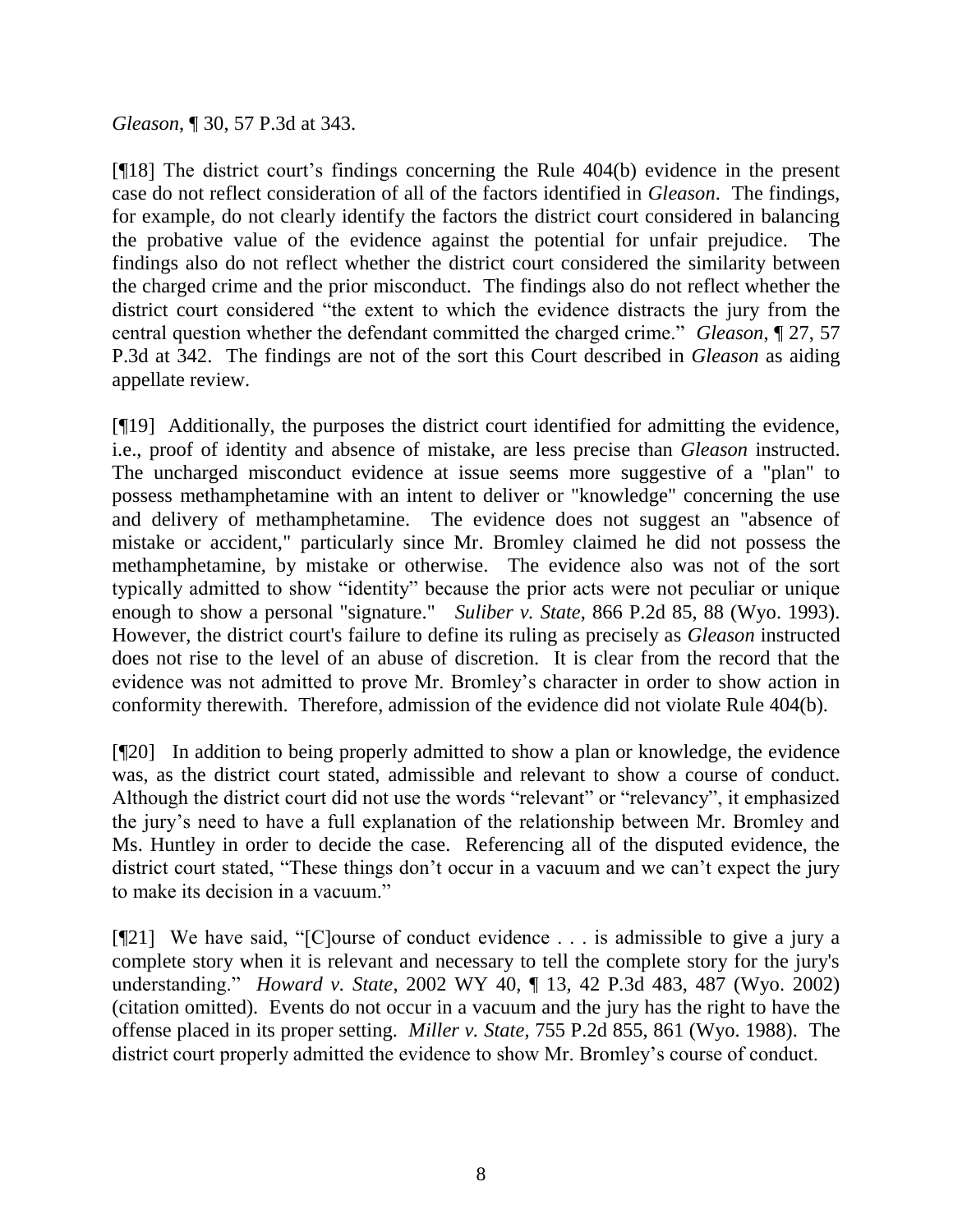[¶22] Mr. Bromley also asserts the district court should have excluded the evidence because its prejudicial effect far outweighed its probative value. He claims "the State's case was based upon inferences stacked upon inferences from circumstantial evidence"; therefore, a reasonable probability existed that without the uncharged misconduct evidence, the verdict may have been more favorable. We have concluded the uncharged misconduct evidence was properly admitted under Rule 404(b) to prove a plan, knowledge or course of conduct. The main factor the district court considered in concluding the evidence was more probative than prejudicial was the jury's need to know the context in which the charges arose. Considering this factor, we hold the district court reasonably concluded the probative value of the evidence outweighed its potential for prejudicing the jury.

## *b. Testimony Not Considered Prior to Trial*

[¶23] Prior to trial, but after the district court's ruling on the motion to exclude Rule 404(b) evidence, the State filed an amended witness list identifying Belle Moree Vigil as a potential witness. The State indicated that, if called, Ms. Vigil was expected to testify:

> [T]hat in the days prior to the Defendant's arrest she assisted the Defendant in packing paraphernalia into trash bags and a duffel bag and that the Defendant took the bags into the back yard. Vigil could testify that the Defendant kept methamphetamine in a black fanny pack that he kept around his neck. Vigil could testify that after the Defendant's arrest, that she went to Bromley's house with others and removed methamphetamine that the police had not found.

The defense did not move to exclude the witness or her testimony prior to trial and the district court did not conduct a *Gleason* hearing concerning this evidence.

[¶24] During Ms. Vigil's trial testimony, the following exchange occurred:

Q. So with Mr. Bromley, you had been using regularly for about a year?

A. Uh-huh, a good year.

Q. Had you gotten methamphetamine from Mr. Bromley during that time?

[Defense counsel]: Your Honor, at this point, may I approach the bench with [the prosecutor]?

The Court: You may.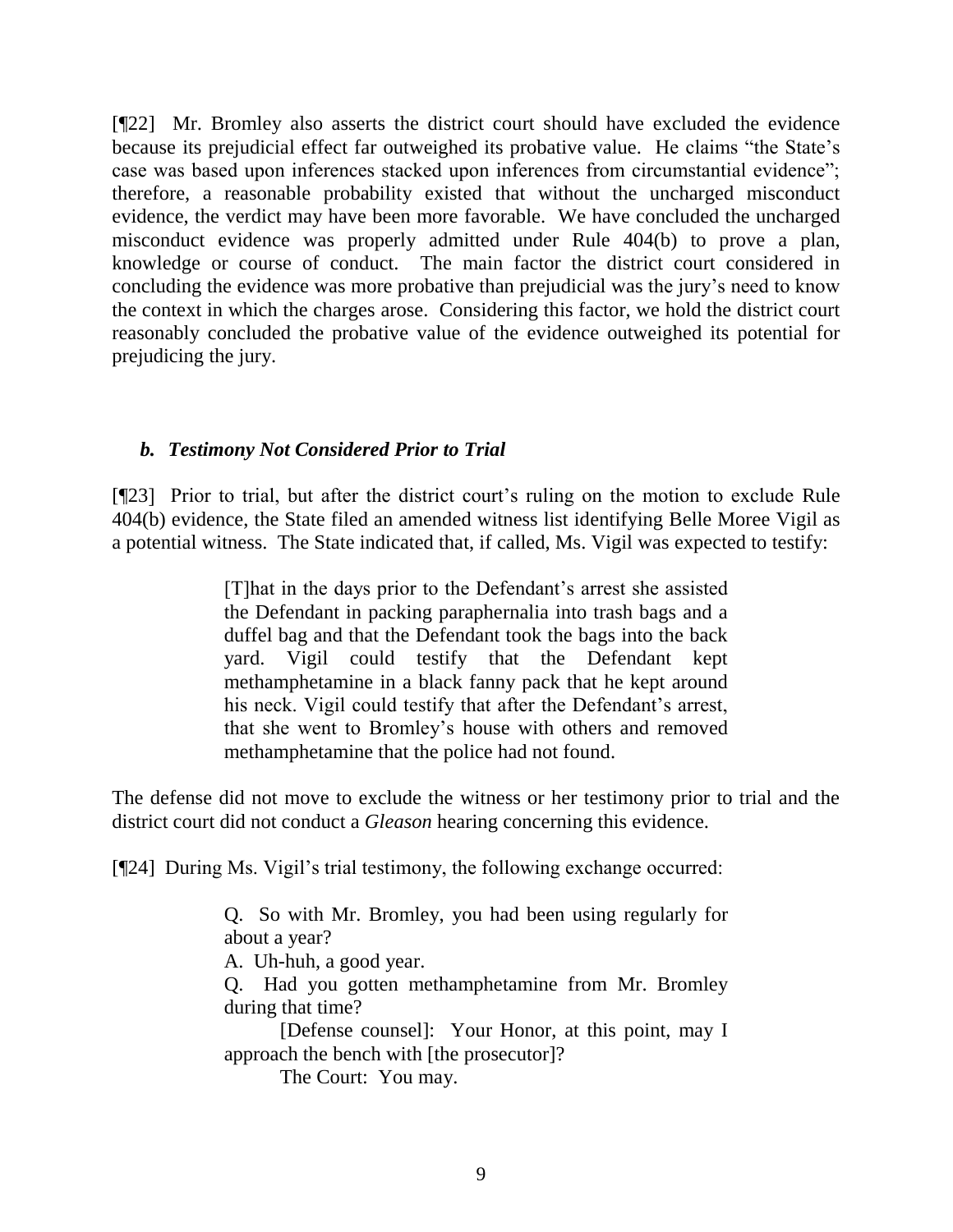(Whereupon, the following proceedings were had at the bench, outside the hearing of the Jury.)

[Defense counsel]: Your Honor, I know that you've already ruled on it, but I wish to renew my objection to the entry of other acts for which he's not charged on the grounds that it's being used for purposes other than those that are permitted in 404(b). It is inflammatory and prejudicial.

The Court: And this is the same issue that was ruled upon in my written pretrial rulings?

[Defense counsel]: That's right. The Court: Your objection is noted and the ruling stands.

As this excerpt reflects, defense counsel suggested that Ms. Vigil's testimony was considered at the 404(b) hearing when in fact it was not. The State stood silent and did not advise the court that Ms. Vigil's testimony was not considered at the hearing.

[¶25] After this exchange, Ms. Vigil testified she obtained methamphetamine from Mr. Bromley during the year they were using it together, describing Mr. Bromley as "very generous." She loaned her car to him and in return she "could have \$100 worth of drugs, speed, whatever." Ms. Vigil also testified that the night before Mr. Bromley's arrest, she helped him put paraphernalia in bags and carry them outside the house. After Mr. Bromley's arrest she and another woman went back to his house and found methamphetamine not discovered by law enforcement. Mr. Bromley contends the admission of Ms. Vigil's testimony without the mandatory *Gleason* hearing requires reversal.

[¶26] The State claims the doctrine of invited error applies to preclude Mr. Bromley from complaining on appeal about any error in the admission of Ms. Vigil's testimony because the defense induced the error by telling the district court it had already decided the issue at the pretrial motion hearing. We disagree. In *James v. State*, 998 P.2d 389, 392 (Wyo. 2000), we made clear that for the doctrine of invited error to apply the defense must have solicited or consented to the admission of inadmissible evidence. In *James*, defense counsel objected to a witness reading from a journal that had not been admitted into evidence. The State offered the journal into evidence and the trial court twice asked the defense if there were any objections to its admission. Defense counsel answered no both times and the journal was admitted. We said:

> The doctrine of "invited error" has long been recognized in Wyoming and "embodies the principle that a party will not be heard to complain on appeal of errors which he himself induced or provoked the court or the opposite party to commit." *Schott v. State*, 864 P.2d 38, 39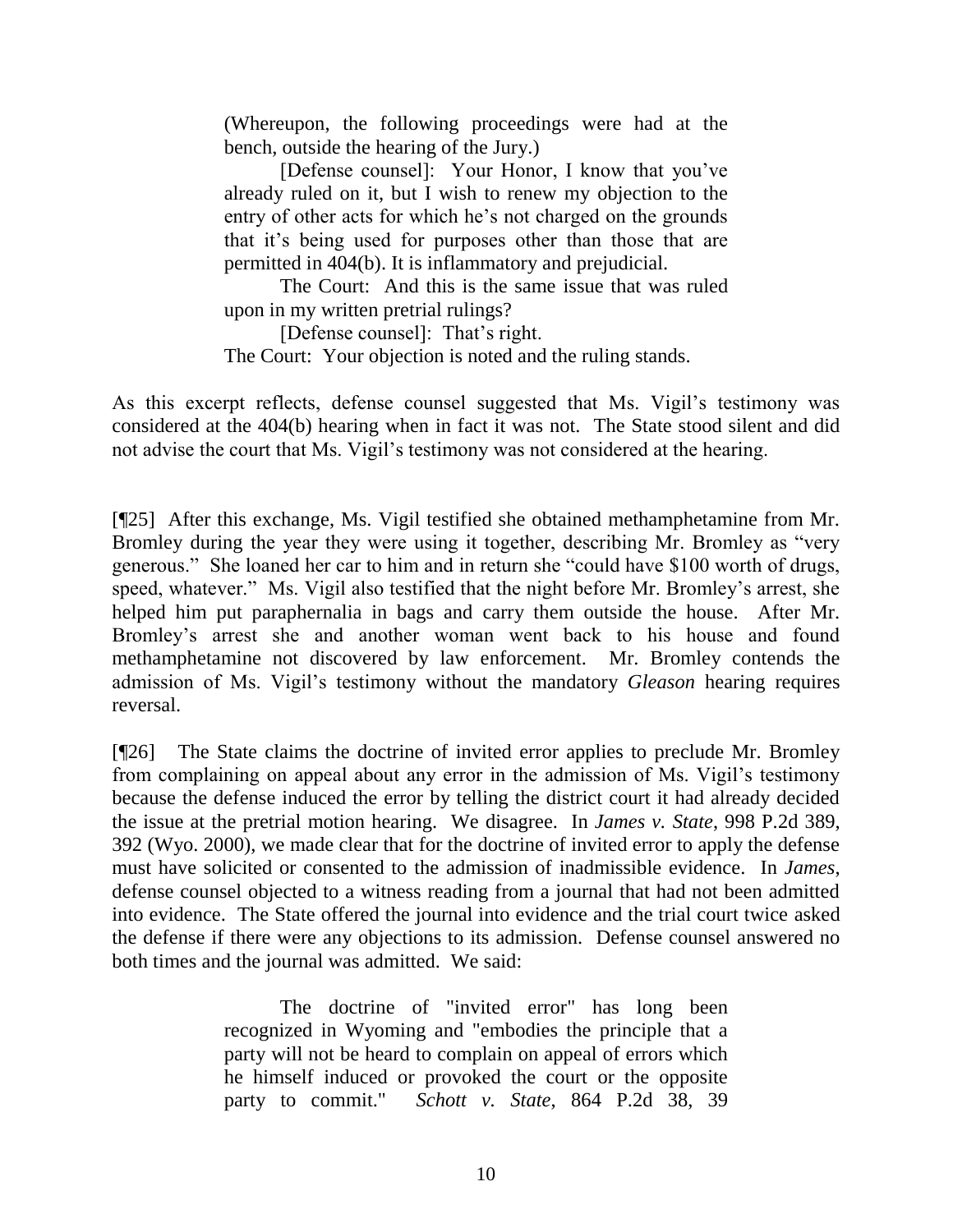(Wyo.1993) (quoting 5 Am.Jur.2d Appeal and Error § 713, at 159 (1962)). Generally, defense counsel must have solicited or otherwise acted affirmatively for the invited error doctrine to apply. *Id*. In this case, James' defense counsel failed to object to the error at trial, but did not solicit or consent to admitting the hearsay evidence, and we will not apply the invited error doctrine to these facts.

*Id.* at 393. In Mr. Bromley's case, defense counsel not only did not solicit or consent to Ms. Vigil's testimony, she objected to it. Under these circumstances, the invited error doctrine does not apply.

[¶27] The State contends next that Ms. Vigil's testimony was not uncharged misconduct evidence; therefore, no *Gleason* hearing was required. The State points to Ms. Vigil's testimony that she helped Mr. Bromley load paraphernalia into bags and move it out of the house the night before his arrest. We agree with the State that this part of Ms. Vigil's testimony was not uncharged misconduct evidence. Rather, her testimony in this regard presented an account of Mr. Bromley's activities related to the crimes charged. It was relevant to refute his claim that the paraphernalia found outside his house was not his and to prove his knowledge that he illegally possessed controlled substances. Additionally, some of the charges against Mr. Bromley arose from the discovery of the items Ms. Vigil helped hide. Because this testimony did not concern uncharged misconduct, Rule 404(b) does not apply to this part of her testimony. However, Ms. Vigil also testified concerning her history of using methamphetamine with Mr. Bromley and obtaining it from him. She further testified concerning methamphetamine she and others retrieved from his residence after the search by law enforcement. This testimony clearly constituted uncharged misconduct evidence.

[¶28] With respect to this part of Ms. Vigil's testimony, we consider Mr. Bromley's claim that reversal is required because no *Gleason* hearing was held to determine its admissibility. In *Gleason*, the Court addressed a similar claim that testimony was improperly admitted because it was not listed in the State's notice of uncharged misconduct and was not the subject of an appropriate *Gleason* hearing. *Gleason*, ¶ 24, 57 P.3d at 341. We considered the claim under the plain error standard because the defense did not object to the testimony. We concluded there was no plain error because the State listed the testimony in its pretrial memorandum so it was not a surprise and the testimony was brief and did not reveal any new information. *Id*. We did not hold the failure to conduct a *Gleason* hearing on the testimony required reversal.

[¶29] For similar reasons we conclude the district court's failure to conduct a *Gleason* hearing on Ms. Vigil's testimony does not require reversal. Ms. Vigil's testimony concerning uncharged misconduct was of the same nature as other testimony the district court considered at the *Gleason* hearing. Like Ms. Vigil, Ms. Huntley testified about her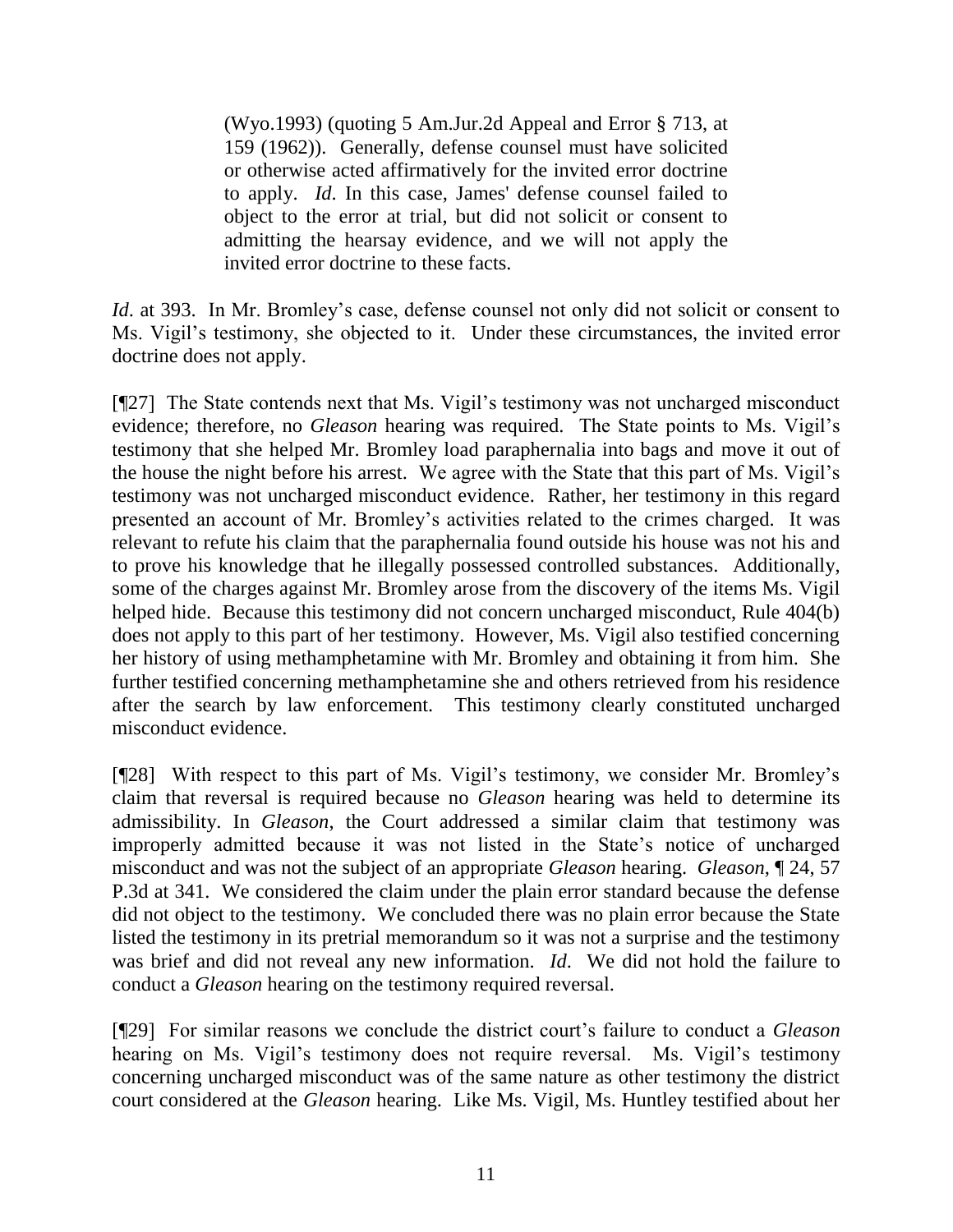history of using methamphetamine with Mr. Bromley and obtaining it from him. Like Ms. Vigil, Mr. DuFresne testified that DCI failed to discover methamphetamine in its search of Mr. Bromley's property. Ms. Vigil's testimony was not a surprise to the defense because the State identified the witness and the substance of her testimony in its amended witness list. The uncharged misconduct portions of Ms. Vigil's testimony were brief. The only part of her testimony that was new to the jury, in the sense that no other witness gave similar testimony, was her testimony that she helped Mr. Bromley package and remove paraphernalia from his home the night before his arrest. As we stated above, this testimony was not uncharged misconduct evidence and did not require a *Gleason* hearing. Given the brevity and cumulative nature of the remainder of her testimony, we hold the district court's failure to conduct a *Gleason* hearing to determine its admissibility does not require reversal.

## *2. Limiting Instruction*

[¶30] Mr. Bromley claims the district court erred in instructing the jury it could consider the uncharged misconduct evidence to prove motive, opportunity, intent, preparation, plan, knowledge, identity, or absence of mistake or accident. Mr. Bromley claims the district court should have instructed the jury it could consider the evidence only for the purposes specified in its Rule 404(b) order.

[¶31] When reviewing questions involving jury instructions, we afford the trial court significant deference. *Farmer v. State*, 2005 WY 162, ¶ 20, 124 P.3d 699, 706 (Wyo. 2005).

> A trial court is given wide latitude in instructing the jury and, as long as the instructions correctly state the law and the entire charge covers the relevant issue, reversible error will not be found. Instructions must be considered as a whole, and individual instructions, or parts of them, should not be singled out and considered in isolation. Prejudice will be determined to exist only where an appellant demonstrates that the instruction given confused or misled the jury with respect to the proper principles of law.

*Luedtke v. State*, 2005 WY 8, ¶ 28, 117 P.3d 1227, 1232 (Wyo. 2005) (citations omitted).

[¶32] The instruction about which Mr. Bromley complains read as follows:

During the course of the trial, you have heard evidence that, at a time other than the times alleged in the State's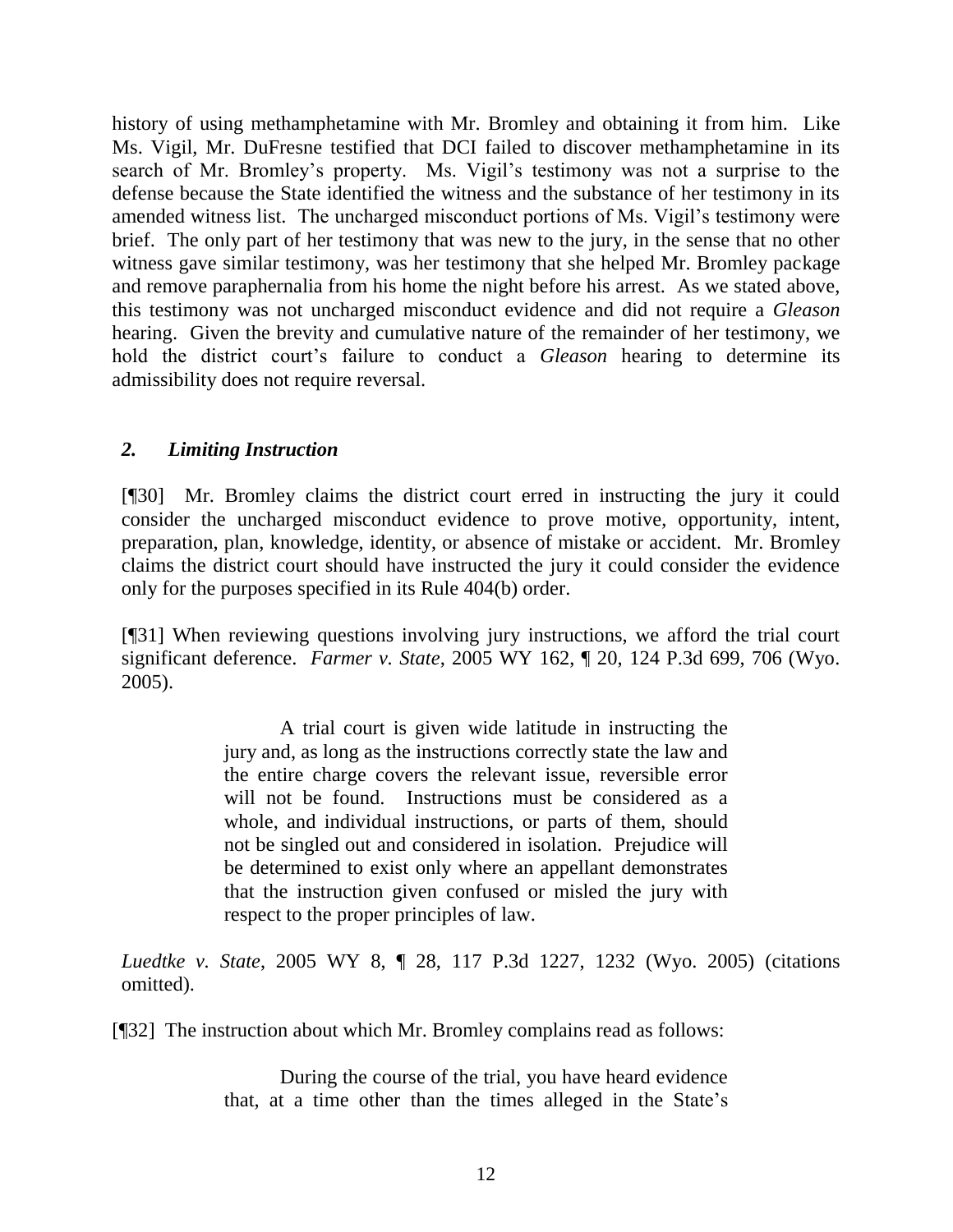Information, the Defendant committed acts similar to the acts charged here. You may not consider such evidence as proof of the Defendant's character in order to show he acted in conformity with such character.

If, however, you find, first that the State of Wyoming has proved beyond a reasonable doubt that the Defendant has committed the other acts, you may consider those similar acts in determining whether they are relevant to those for which the Defendant is accused by proving motive, opportunity, intent, preparation, plan, knowledge, identity, or absence of mistake or accident in determining whether or not the State has proved the allegations of its Information beyond a reasonable doubt.

[¶33] On appeal, Mr. Bromley contends this instruction was not a limiting instruction at all because it failed to instruct the jury that it could consider the evidence only for the purposes for which the district court admitted it under Rule 404(b). Mr. Bromley contends he was substantially prejudiced by this error and a reasonable probability exists that in the absence of the erroneous instruction the verdict might have been more favorable. The State argues the doctrine of invited error applies to preclude Mr. Bromley from claiming error in the instruction because the instruction was proposed and not objected to by the defense.

[¶34] Our rules governing the admission of uncharged misconduct evidence include the requirement that upon request the trial court must instruct the jury the evidence is to be considered only for the proper purpose for which it was admitted. *Gleason*, ¶ 18, 57 P.3d at 340. In Mr. Bromley's case, upon ruling the evidence admissible, the district court informed the defense it was entitled to a specific instruction concerning the purpose of the evidence. Defense counsel responded that she had prepared a general instruction addressing Rule 404(b) evidence but would submit a revised one reflecting the court's ruling. Apparently, defense counsel failed to do so. During the instruction conference, the court read the instruction about which Mr. Bromley now complains and asked whether either counsel objected. Defense counsel replied, "I do not." Mr. Bromley asked about the instruction and defense counsel responded:

> This is an instruction, that says if they heard testimony that you did other things, they have to establish beyond a reasonable doubt that you did it, and they can't – they can't use the fact that that you might have done something else in the past to say that you did this, just because you're a bad character. And if they do decide to take it into consideration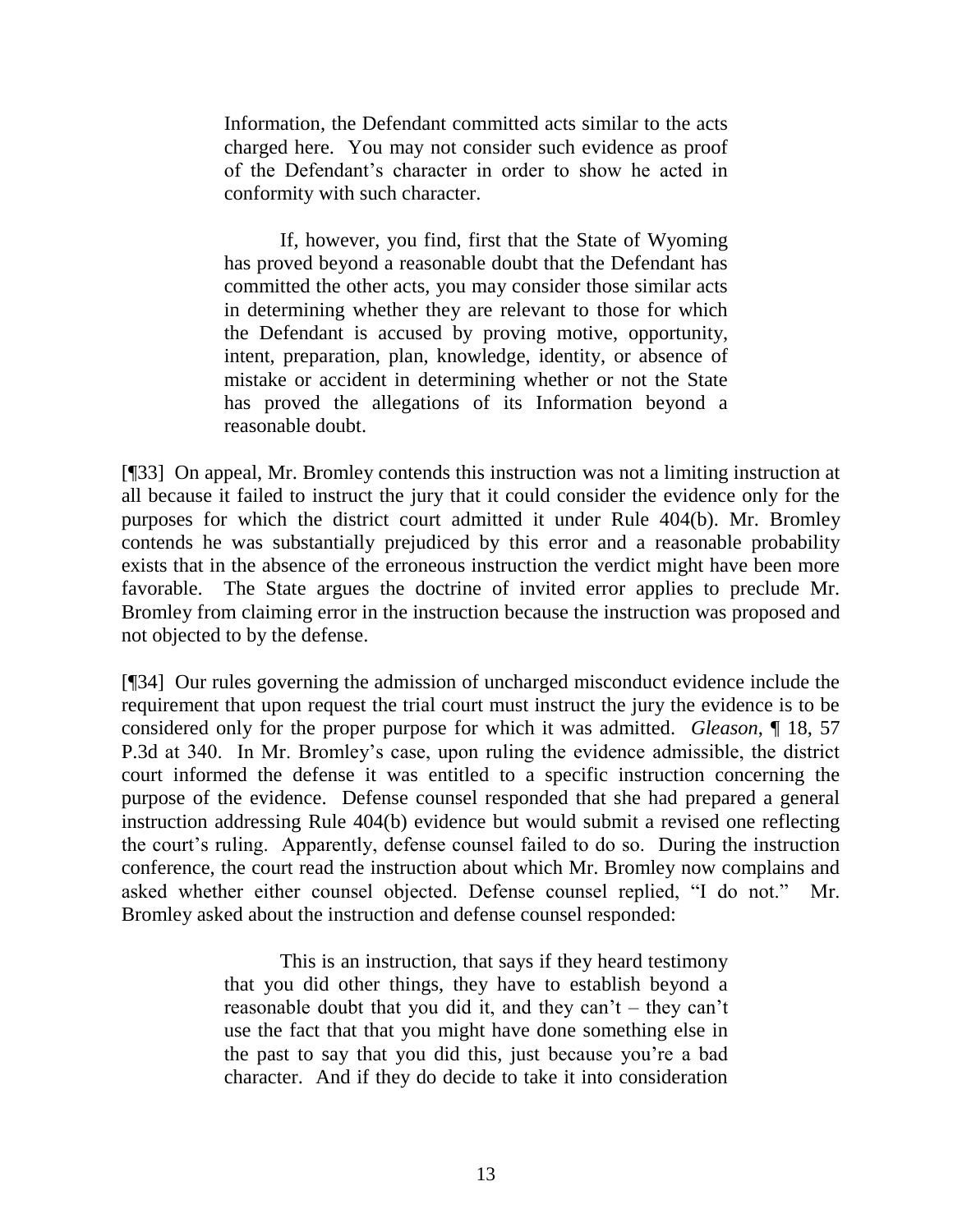for some other purpose, they have to be satisfied beyond a reasonable doubt that it occurred.

Defense counsel went on to explain that the instruction was a combination of two instructions she had submitted because:

> I want the Jury to proceed with caution. For example, Sadie Huntley testified that you had given her methamphetamine in the past.  $* * * And so this is to make sure the Jury takes that$ in the right way and gives it the right weight. \* \* \* Doesn't give it weight when it's not supposed to give it weight.

[¶35] As the record clearly reflects, defense counsel not only failed to object to the instruction which now forms the basis for Mr. Bromley's claim of error on appeal, she proposed it, failed to revise it and then argued in favor of it. The doctrine of invited error prohibits a party from raising error on appeal that was induced by the party's own actions. *Butcher v. State*, 2005 WY 146, ¶ 29, 123 P.3d 543, 552 (Wyo. 2005). As applied to jury instructions, the invited error doctrine provides that use of an instruction proposed by the appellant may not be grounds for reversal unless the instruction was necessarily prejudicial. *Id*. We hold the doctrine applies, precluding reversal based upon the improper instruction absent a showing by Mr. Bromley that the instruction was necessarily prejudicial. We are at a loss to see how the instruction prejudiced Mr. Bromley, and he provides no assistance, stating in his brief only that the prejudice to him was "so substantial, there is a reasonable probability that in the absence of this error the verdict might have been more favorable to him." We hold Mr. Bromley has failed to meet his burden of showing the instruction was necessarily prejudicial.<sup>1</sup>

# *3. Sufficiency of the Evidence*

[¶36] Mr. Bromley claims the evidence presented at trial was insufficient to support his convictions for possession with intent to deliver and possession. He contends the State failed to prove beyond a reasonable doubt necessary elements of those offenses. Specifically, he claims the State failed to prove beyond a reasonable doubt that he possessed a felony amount of methamphetamine and, if he did possess it, that he intended to deliver it.

 $\overline{a}$ <sup>1</sup> In his reply brief, Mr. Bromley raises a new issue. In the event this Court concludes invited error occurred, he claims defense counsel rendered ineffective assistance of counsel. To demonstrate ineffectiveness, an appellant must show both that counsel's performance was deficient and that prejudice resulted. *Hirsch v. State*, 2006 WY 66, ¶ 15, 135 P.3d 586, 593-94 (Wyo. 2006). Because we conclude Mr. Bromley has not shown prejudice resulted from the limiting instruction, his ineffective assistance of counsel claim fails.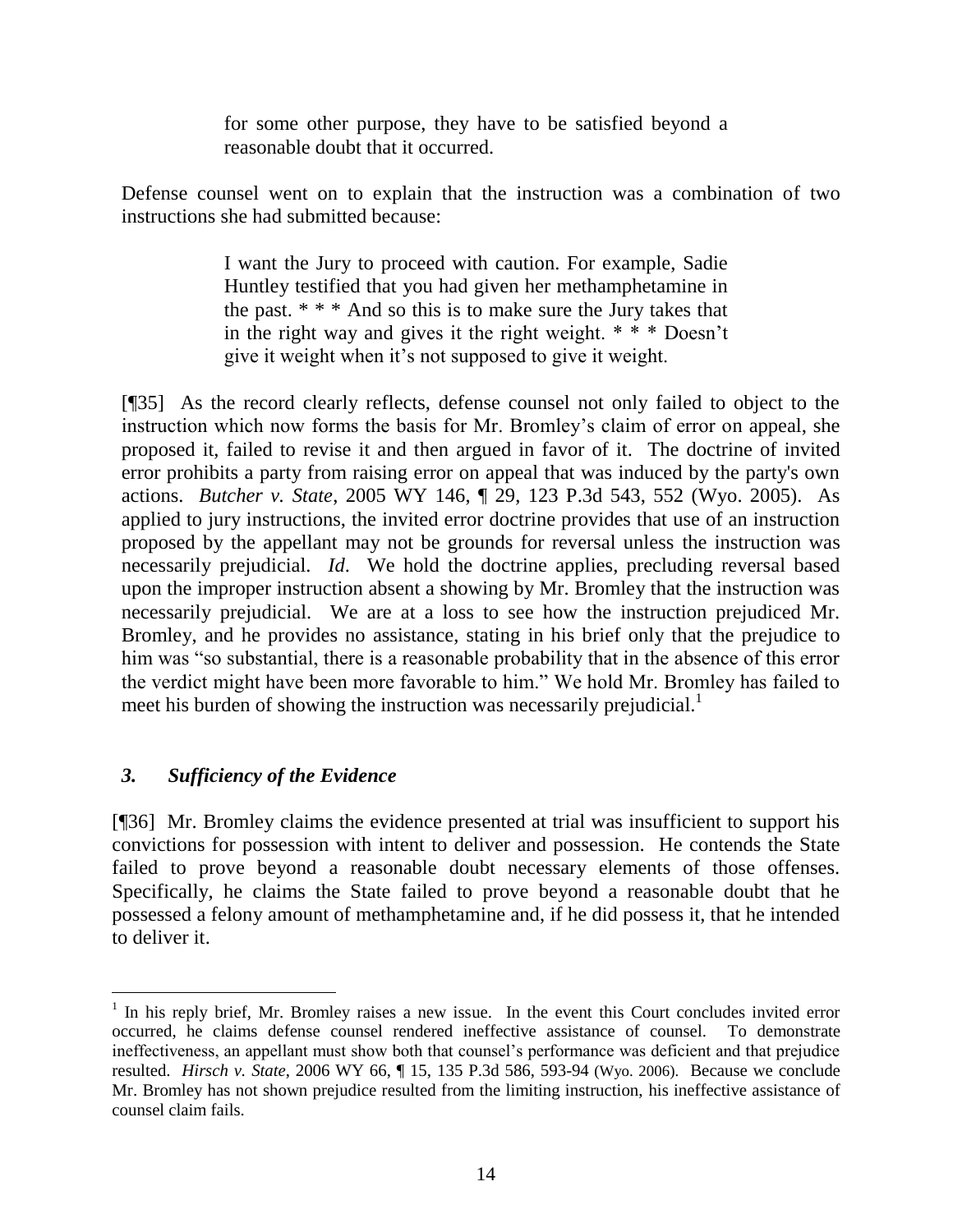[¶37] When reviewing the sufficiency of the evidence, this Court accepts as true the State's evidence and affords it those inferences which may be reasonably and fairly drawn from it. *Jones v. State*, 2006 WY 40, ¶ 9, 132 P.3d 162, 165 (Wyo. 2006). We do not consider conflicting evidence or inferences that can be drawn from such evidence. *Id*. Our duty is to determine whether a quorum of reasonable and rational individuals would, or even could, have come to the same result as the jury actually did. *Id*.

[¶38] Applying these standards, we review the evidence presented by the State, and inferences that may be drawn from it, to determine whether a reasonable jury could have concluded the State proved the charges against Mr. Bromley beyond a reasonable doubt. The State presented Ms. Huntley's testimony that on June 9, 2004, she went to Mr. Bromley's house "to get high." Mr. Bromley loaded a pipe with methamphetamine, handed it to her and she smoked it. Ms. Huntley began to feel sick, left the house and ran to the neighbor's where she called for help.

[¶39] During her testimony, Ms. Huntley identified one of the State's exhibits as a glass pipe that she and Mr. Bromley purchased a few weeks before his arrest. She testified Mr. Bromley wore a black fanny pack containing methamphetamine around his neck. She also testified Mr. Bromley kept track of individuals who purchased methamphetamine from him, how much they purchased and how much they owed on a sheet of glass found in his bedroom and introduced as an exhibit. She identified the black fanny pack Mr. Bromley wore around his neck and described how he kept the money he was paid for methamphetamine in \$500 bundles.

[¶40] Ms. Vigil testified that the night before Mr. Bromley's arrest, she helped him put drug paraphernalia in bags, including a trash bag and a duffle bag. She testified she and Mr. Bromley smoked methamphetamine, which he provided, that night.

[¶41] The State presented evidence that, in executing the search warrant inside Mr. Bromley's residence, agents found a black fanny pack containing several bags of U.S. currency, metal tins containing bags of methamphetamine and marijuana, a propane lighter and a glass pipe of the sort commonly used to smoke methamphetamine. Agents found approximately 2.36 grams of methamphetamine in the bags inside the fanny pack.

[¶42] Agents also found a large brown garbage bag and a blue duffle bag underneath a stock tank outside Mr. Bromley's residence. Ms. Vigil identified the garbage bag and the duffle bag as the ones she had packed the night before Mr. Bromley's arrest. Inside the garbage bag, agents found a security box containing various sized plastic packaging bags of the type commonly used for packaging methamphetamine. They also found an electronic scale, a mirror, a sifter commonly used to sift controlled substances, a cookie can containing several pill bottles and small plastic containers with methamphetamine residue, a screen, butane torches and lighters, smoking papers, a broken pipe, funnels,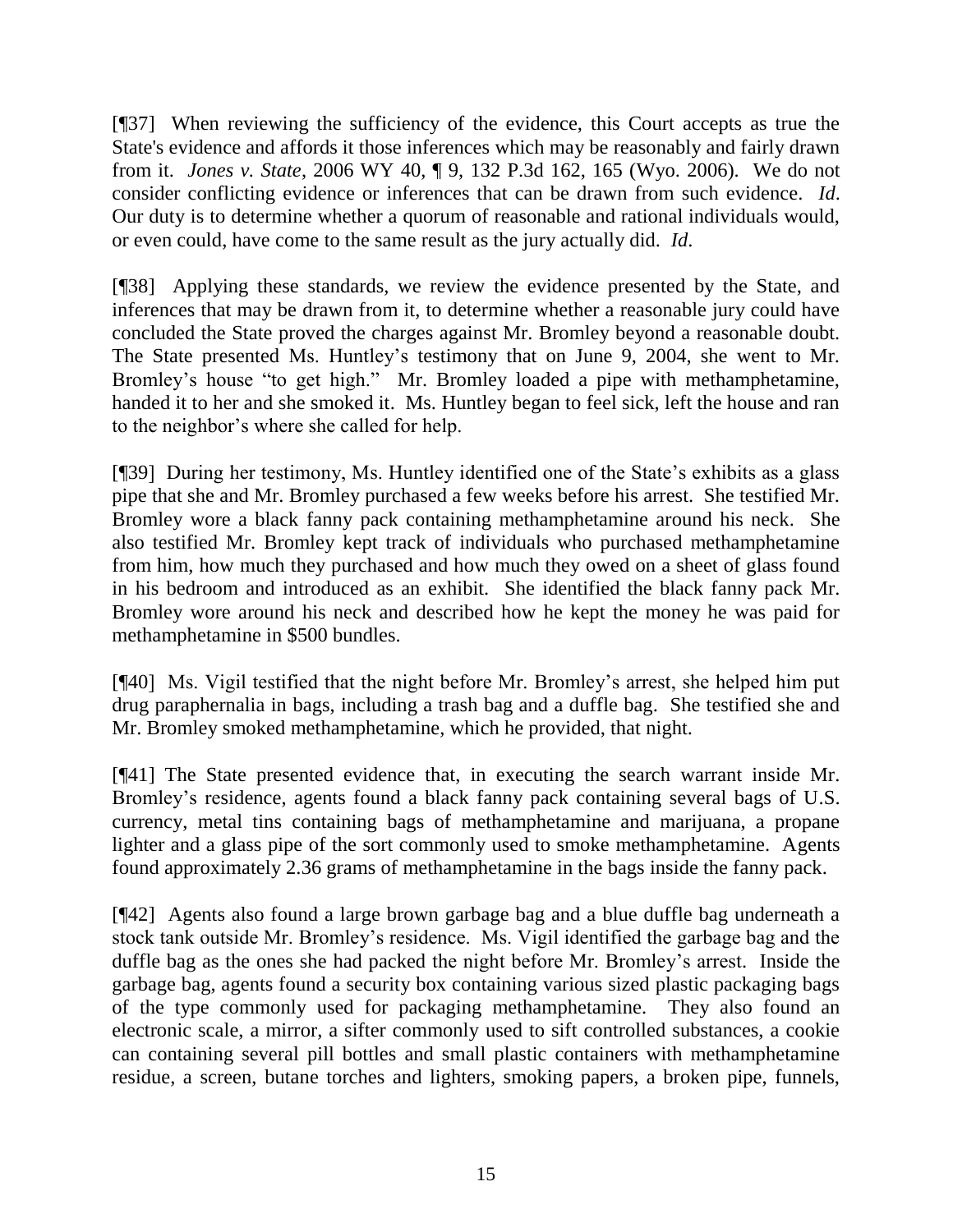and glass beakers. Inside the duffle bag, agents found an oxygen tank, pieces of sheet metal, two black fanny packs, tongs and a tape entitled "Secrets of Making Glass Pipes."

[¶43] Agents also searched a storage shed outside the residence and found a brown trash sack containing boxes and more bags. Inside the boxes and bags, agents found pill bottles containing methamphetamine and methamphetamine residue, a vial, a small bag containing marijuana, a scale, a calculator, glass pipes used for smoking methamphetamine, torches, lighters, and other controlled substances paraphernalia. One of the pill bottles contained nine grams of methamphetamine.

[¶44] Inside the residence in Mr. Bromley's bedroom, agents found scales and other paraphernalia and a surveillance tape showing Mr. Bromley wearing a black fanny pack around his neck. Agents also found a scale in the dining room and a glass pipe in the living room. The State introduced evidence showing that Mr. Bromley's fingerprints were found on a number of the items seized from his residence.

[¶45] Accepting this evidence as true and giving it all reasonable inferences, we hold a quorum of reasonable and rational individuals could have concluded Mr. Bromley was guilty of possession and possession with intent to deliver a controlled substance. The State presented evidence from which the jury could have reasonably concluded Mr. Bromley had methamphetamine in his possession and shared it with others on the night before his arrest. The State presented evidence from which the jury could have reasonably concluded he had the accoutrements commonly associated with the sale of methamphetamine. Although no evidence directly showed Mr. Bromley possessed the nine grams of methamphetamine found outside his residence, the State presented ample circumstantial evidence from which the jury could reasonably conclude it was Mr. Bromley's. The evidence was sufficient to support the jury's verdict of guilty of possession and possession with intent to deliver.

# *4. Merger of Sentences*

[¶46] Mr. Bromley claims his convictions for felony possession of methamphetamine and possession with intent to deliver were based upon the same evidence and should have merged for sentencing purposes. He claims the sentence to consecutive terms of imprisonment on the two convictions was illegal. Addressing claims of illegal sentences, we have said:

> An illegal sentence is one that exceeds statutory limits, imposes multiple terms of imprisonment for the same offense, or otherwise violates constitutions or the law. The determination of whether a sentence is illegal is made by reference to the authorizing statute or applicable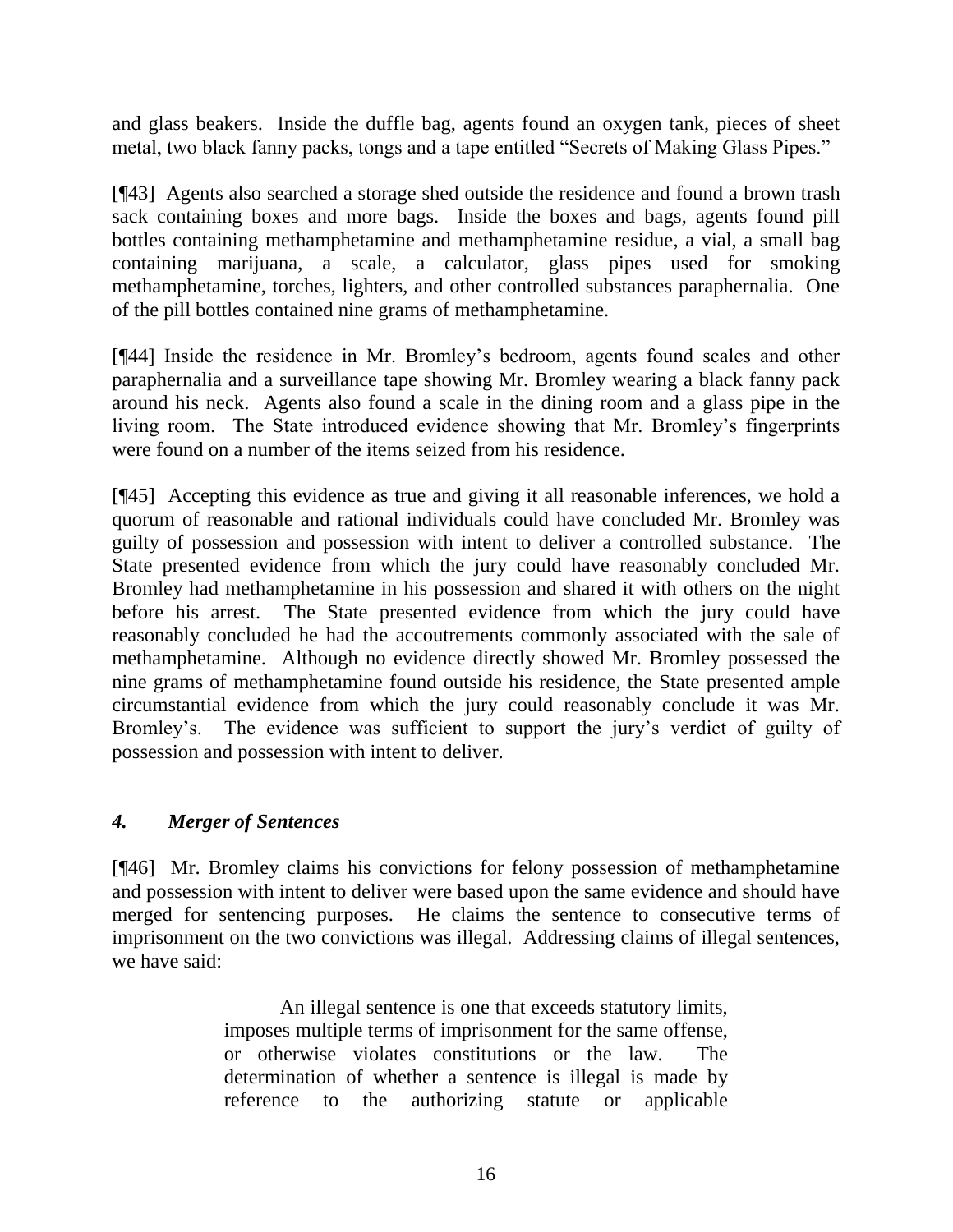constitutional provisions and is, therefore, a matter of statutory interpretation. Interpretation of statutes is a question of law, which we review de novo.

*Brown v. State*, 2004 WY 119, ¶ 7, 99 P.3d 489, 491 (Wyo. 2004).

[¶47] Addressing the concept of merger of sentences, we have said:

As a practical matter, in appeals alleging imposition of multiple sentences for a single act, the focus is on those facts proven at trial. The ultimate question is whether those facts reveal a single criminal act or multiple distinct offenses against the victim. Where the acts required for the commission of one offense are a necessary and indispensable precursor to commission of a second offense, the offenses merge for purposes of sentencing. Such merger is mandatory where the second offense cannot be committed absent commission of the first offense. If the statutory elements test reveals disparate component parts to the two charged offenses, it may be presumed that the legislature intended separate or cumulative punishments upon convictions of both.

*Sincock v. State*, 2003 WY 115, ¶ 11, 76 P.3d 323, 329-30 (Wyo. 2003) (citations omitted). With these principles in mind, we turn to the specifics of the charges on which Mr. Bromley was convicted and sentenced.

[¶48] Mr. Bromley was charged with possession of a felony amount of a controlled substance in violation of § 35-7-1031(c)(ii), which provides as follows:

> (c) It is unlawful for any person knowingly or intentionally to possess a controlled substance unless the substance was obtained directly from, or pursuant to a valid prescription or order of a practitioner while acting in the course of his professional practice, or except as otherwise authorized by this act. Any person who violates this subsection:

> (i) And has in his possession a controlled substance in the amount set forth in this paragraph is guilty of a misdemeanor \* \* \*. For purposes of this paragraph, the amounts of a controlled substance are as follows:

> > \* \* \*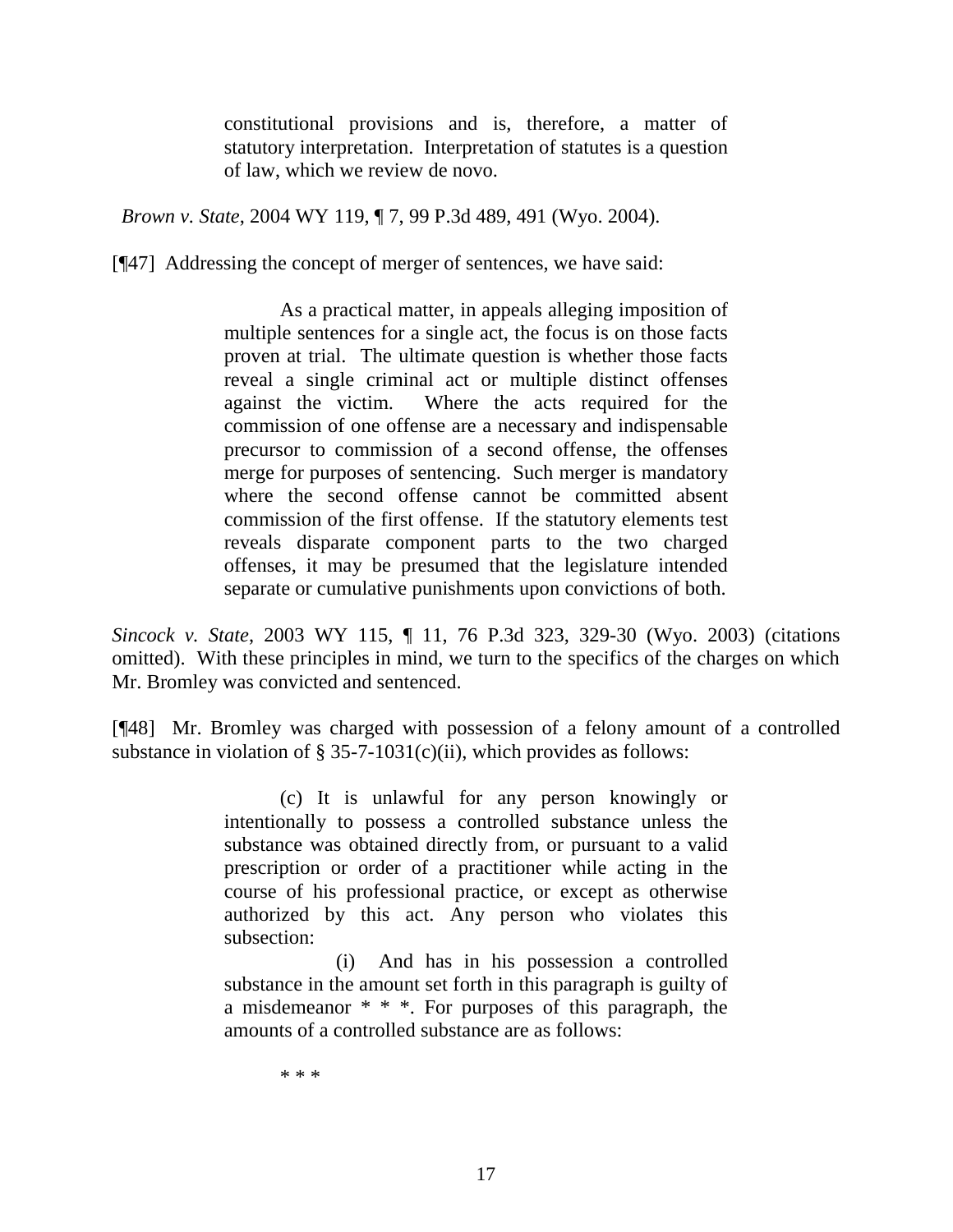(C) For a controlled substance in powder or crystalline form, no more than three (3) grams; (ii) And has in his possession methamphetamine or a controlled substance classified in Schedule I or II which is a narcotic drug in an amount greater than those set forth in paragraph  $(c)(i)$  of this section, is guilty of a felony punishable by imprisonment for not more than seven (7) years, a fine of not more than ten thousand dollars (\$10,000.00), or both;

Pursuant to this provision, the jury was instructed that it could find Mr. Bromley guilty of felony possession if it found that he knowingly and intentionally possessed more than three grams of methamphetamine.

[¶49] Mr. Bromley was also charged with possession of a controlled substance with intent to deliver in violation of § 35-7-1031(a)(i), which provides:

> (a) Except as authorized by this act, it is unlawful for any person to manufacture, deliver, or possess with intent to manufacture or deliver, a controlled substance. Any person who violates this subsection with respect to:

> (i) Methamphetamine or a controlled substance classified in Schedule I or II which is a narcotic drug, is guilty of a crime and upon conviction may be imprisoned for not more than twenty (20) years, or fined not more than twentyfive thousand (\$25,000.00), or both.

Pursuant to this provision, the jury was instructed it could find Mr. Bromley guilty of possession with intent to deliver if the evidence showed beyond a reasonable doubt that he possessed methamphetamine with the intent to deliver it to another person.

[¶50] The jury found Mr. Bromley guilty of possession and possession with intent to deliver. The district court sentenced him to a term of years on the possession conviction and to a separate term of years to be served consecutively on the possession with intent to deliver charge. It is these two sentences that Mr. Bromley argues are illegal because possession was a necessary and indispensable precursor to possession with intent to deliver and the offenses merged for purposes of sentencing.

[¶51] The State argues the sentences did not merge because different facts supported the possession conviction than supported the possession with intent to deliver conviction. The State claims the felony possession conviction was supported by the evidence of nine grams of methamphetamine and paraphernalia used to consume it found outside Mr. Bromley's house. The State claims the possession with intent to deliver conviction was